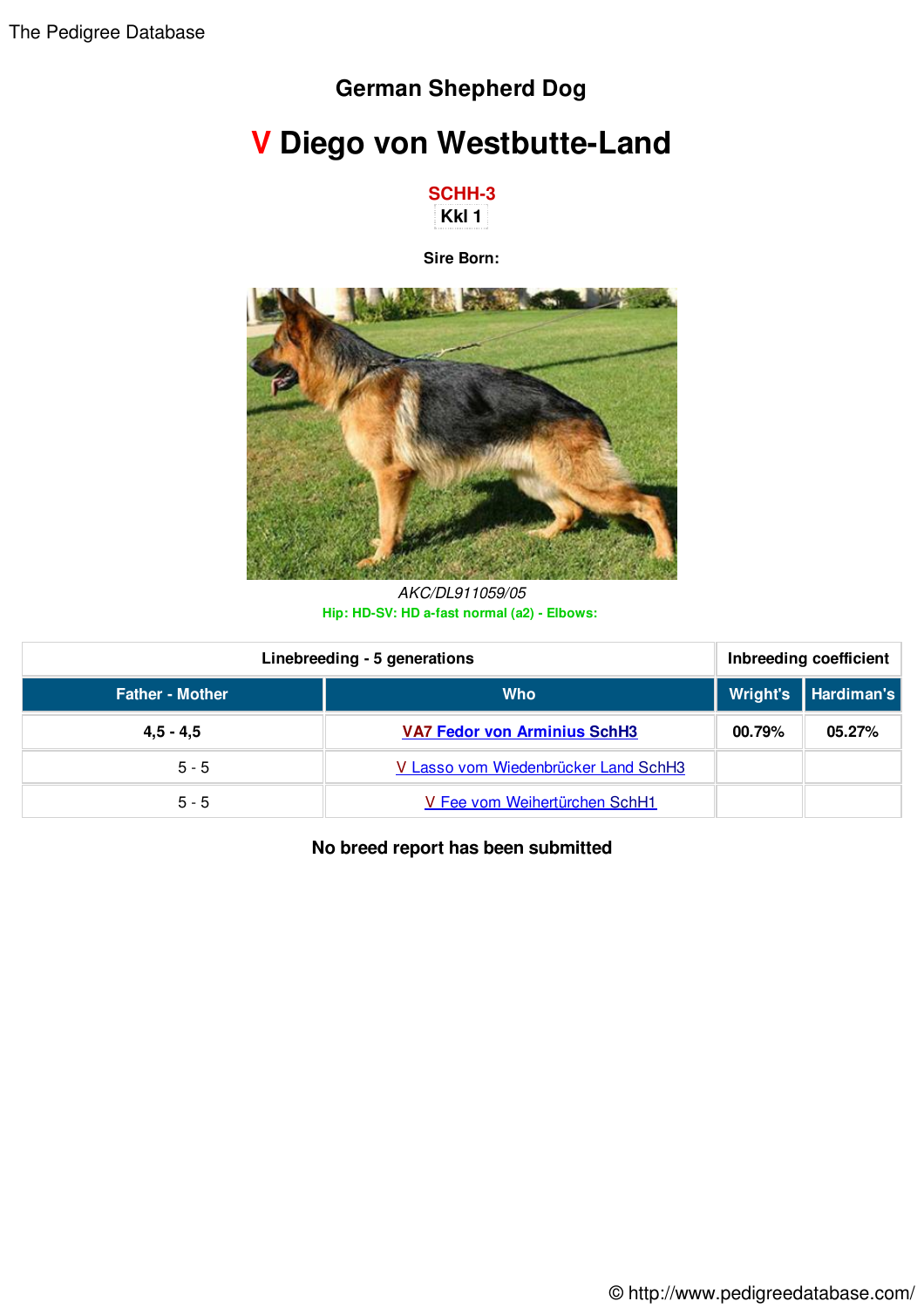The Pedigree Database

## **Pedigree for V Diego von Westbutte-Land SCHH-3**



© http://www.pedigreedatabase.com/